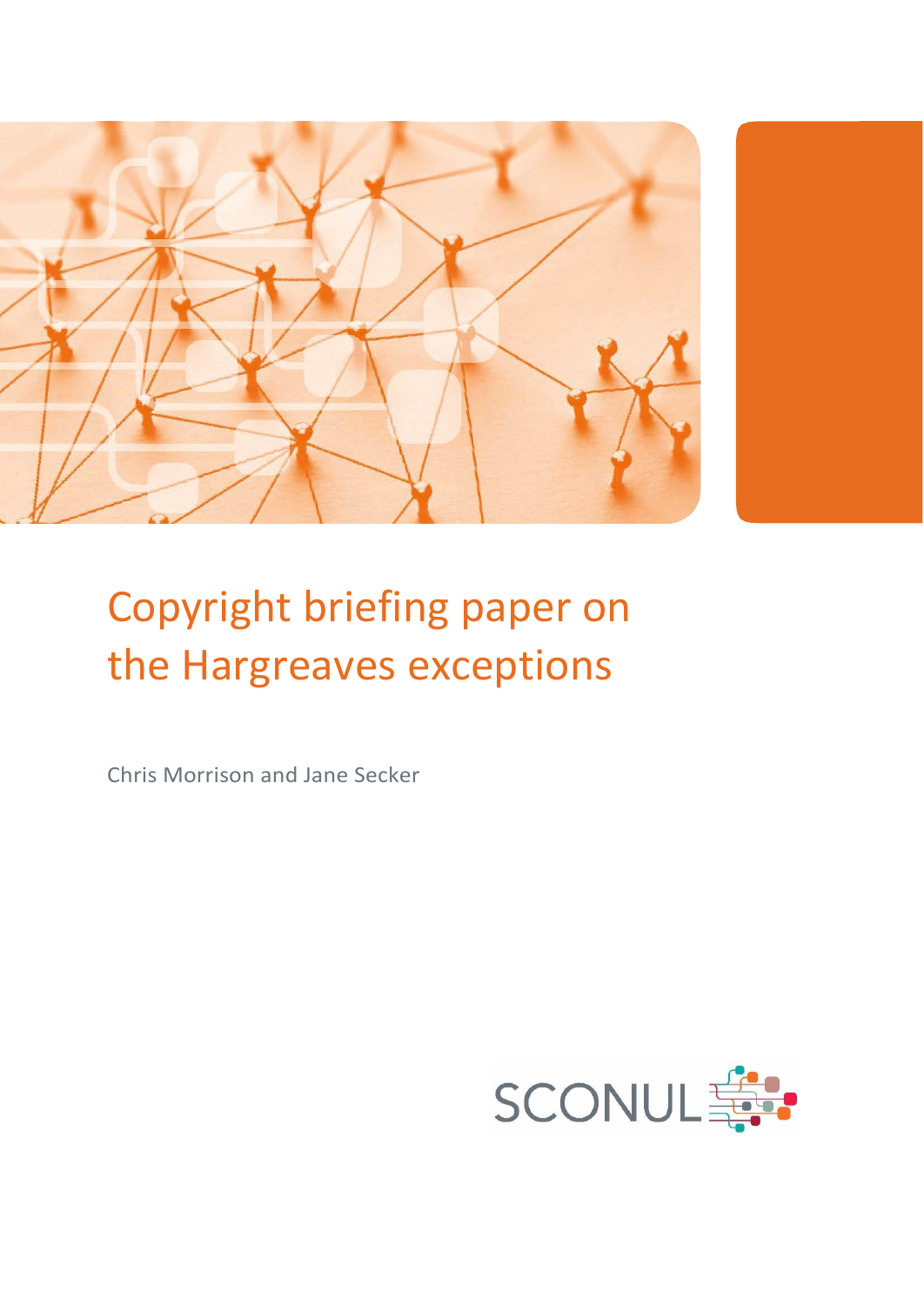#### Acknowledgments

This briefing has been prepared by Jane Secker Consulting for the Society of College, National and University Libraries (SCONUL).

SCONUL and the authors would like to thank those at the case study institutions who have expended considerable effort to provide a detailed picture of current practice.

#### About SCONUL

The Society of College, National and University Libraries (SCONUL) represents all university libraries in the UK and Ireland, irrespective of mission group. It promotes awareness of the role of academic libraries in supporting research excellence and student achievement and employability, and represents their views and interests to governments and regulators. It helps academic libraries collaborate to deliver services efficiently including through shared services, and to share knowledge and best practice.

#### © 2019 SCONUL

Published: November 2019



This work is licensed under a Creative Commons Attribution 4.0 International License. Suggested citation: Morrison, C and Secker, J. (2019) Briefing paper on the Hargreaves exceptions. London: SCONUL. https://www.sconul.ac.uk/publication/copyright-briefing-paper-on-the-hargreaves-exception

Contact: **SCONUL** 94 Euston Street London NW1 2HA

[info@sconul.ac.uk](mailto:info@sconul.ac.uk)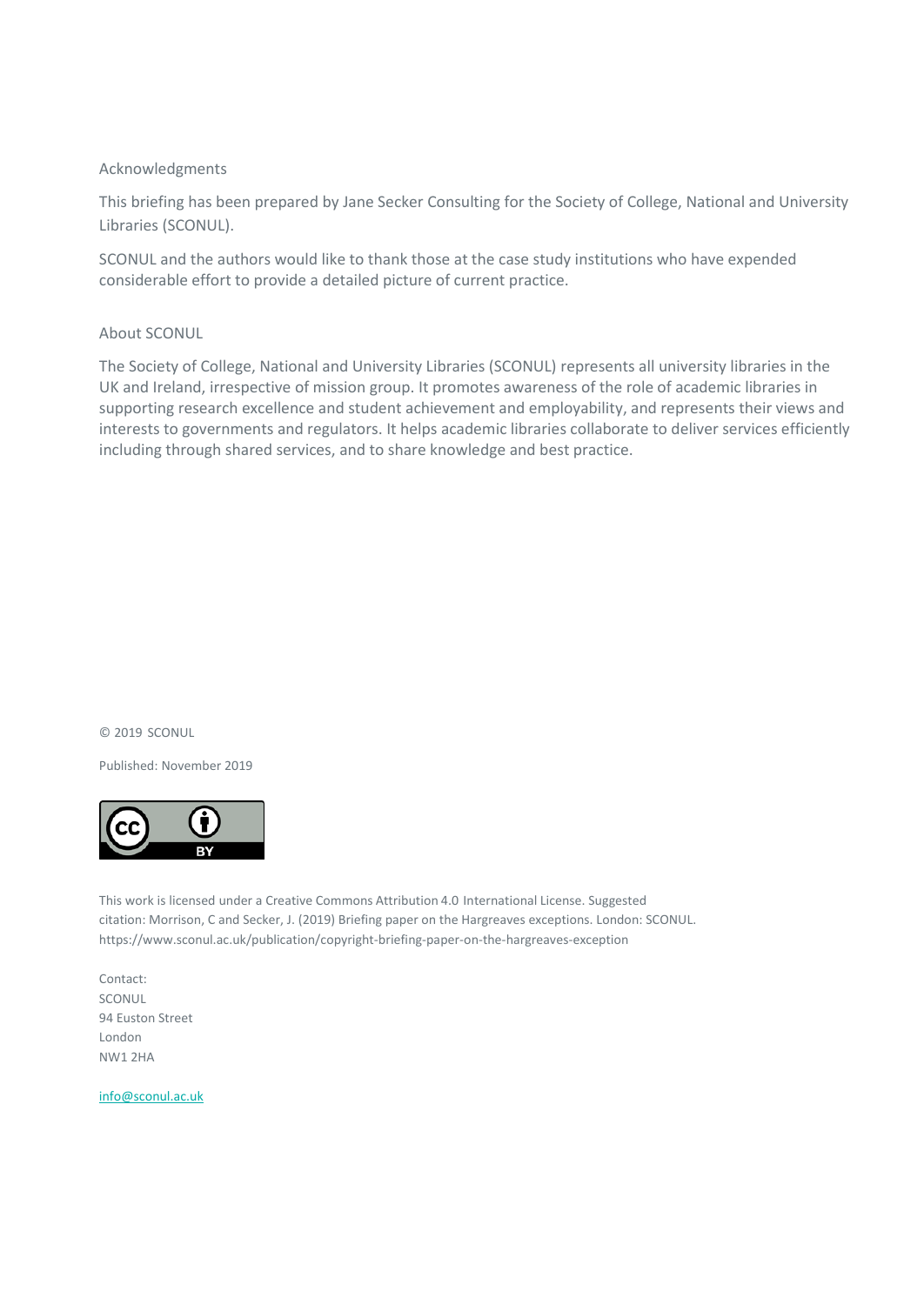## **Contents**

| 1. Introduction and aim of the guide                                                                  | $\overline{2}$ |  |
|-------------------------------------------------------------------------------------------------------|----------------|--|
| 2. Overview and background of the Hargreaves Review and the main changes                              | 3              |  |
| 3. Licenses and copyright exceptions                                                                  | 4              |  |
| 4. Making and supplying copies to researchers, staff and students                                     | 5              |  |
| 5. Supply of copies from one library to add to another library's collection                           | $\overline{7}$ |  |
| 6. Copying for preservation purposes / replacement of stock                                           | 8              |  |
| 7. Other amendments to the law to support teaching and research                                       | $\overline{9}$ |  |
| 8. Case studies                                                                                       | 11             |  |
| Case Study 1: Interlending / document supply in Wales                                                 | 11             |  |
| Case Study 2: Electronic Document Supply                                                              | 13             |  |
| Case Study 3: Copying for researchers                                                                 | 15             |  |
| 9. Further support and guidance                                                                       | 17             |  |
| Further reading                                                                                       | 17             |  |
| Appendix A: Summary of library privilege provisions in the Copyright, Designs<br>and Patents Act 1988 |                |  |
| Appendix B: Sample wording for library copyright request declaration<br>20                            |                |  |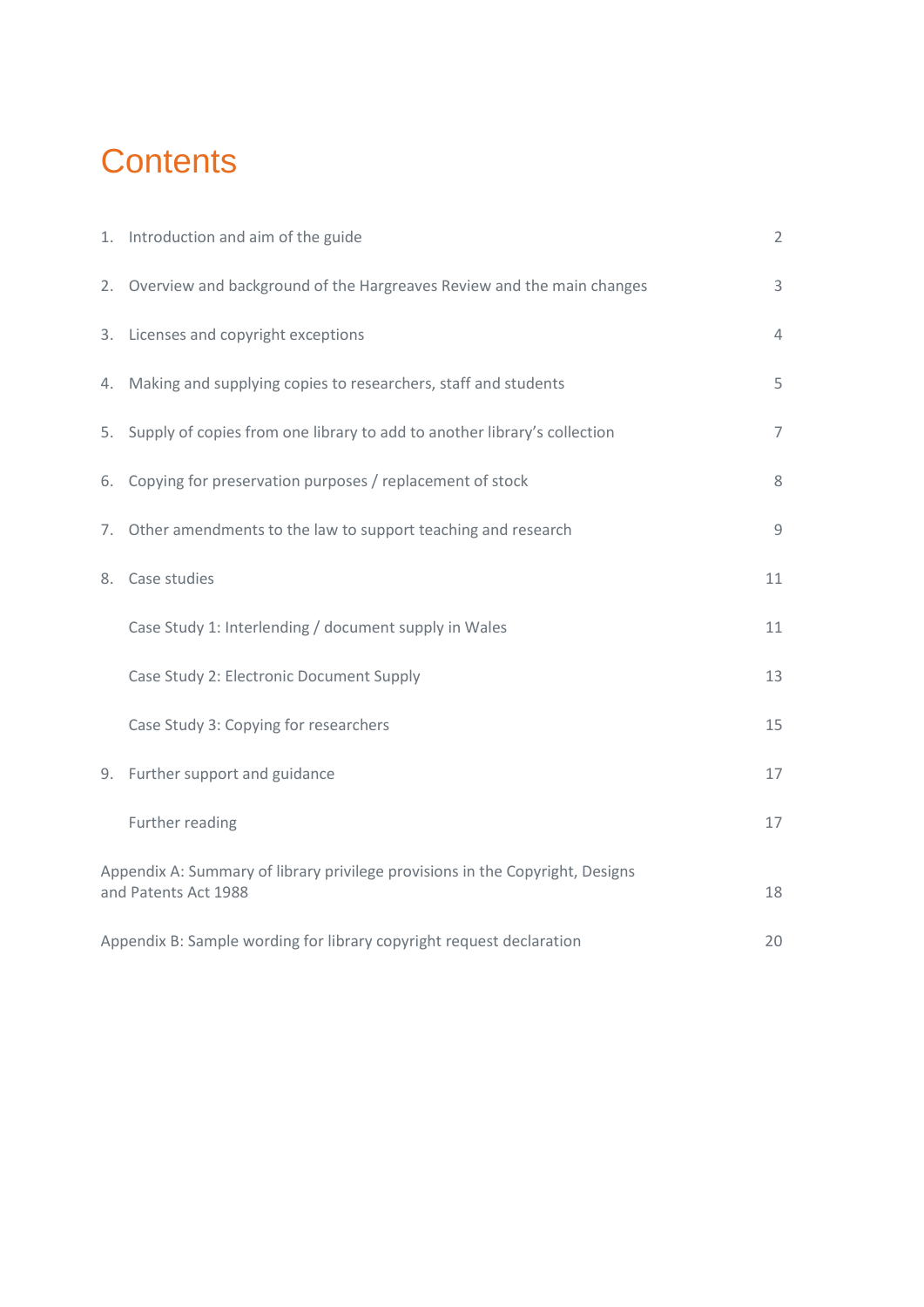### 1. Introduction and aim of the guide

This briefing was commissioned by SCONUL (Society of College, National and University Libraries) and is for heads of service in academic libraries, interlibrary supply / document delivery staff and copyright specialists. It is a plain English guide to the 2014 amendments to UK copyright law, following the Hargreaves Review of Intellectual Property.

The guide concentrates on how the changes to copyright law impact on key library services, including supply of digital content, copying for library users and copying for preservation purposes. The guide avoids the term interlibrary loan (ILL), as it is primarily about the making and supply of copies, most notably those in digital format.

The guide includes three case studies to illustrate how academic libraries are using the provisions of UK copyright law. It clarifies what the law now permits and is intended to build confidence in the sector to allow academic libraries to provide more effective services to their users.

The majority of copying of collection items in academic libraries is done by individual library users at self-service copying devices under a 'fair dealing' exception that permits copying for non-commercial research and private study. There is no requirement to monitor such copying, although many academic libraries display reminders about copying limits in the form of posters (CILIP, n.d.). Therefore this guide does not focus on self-service photocopying.

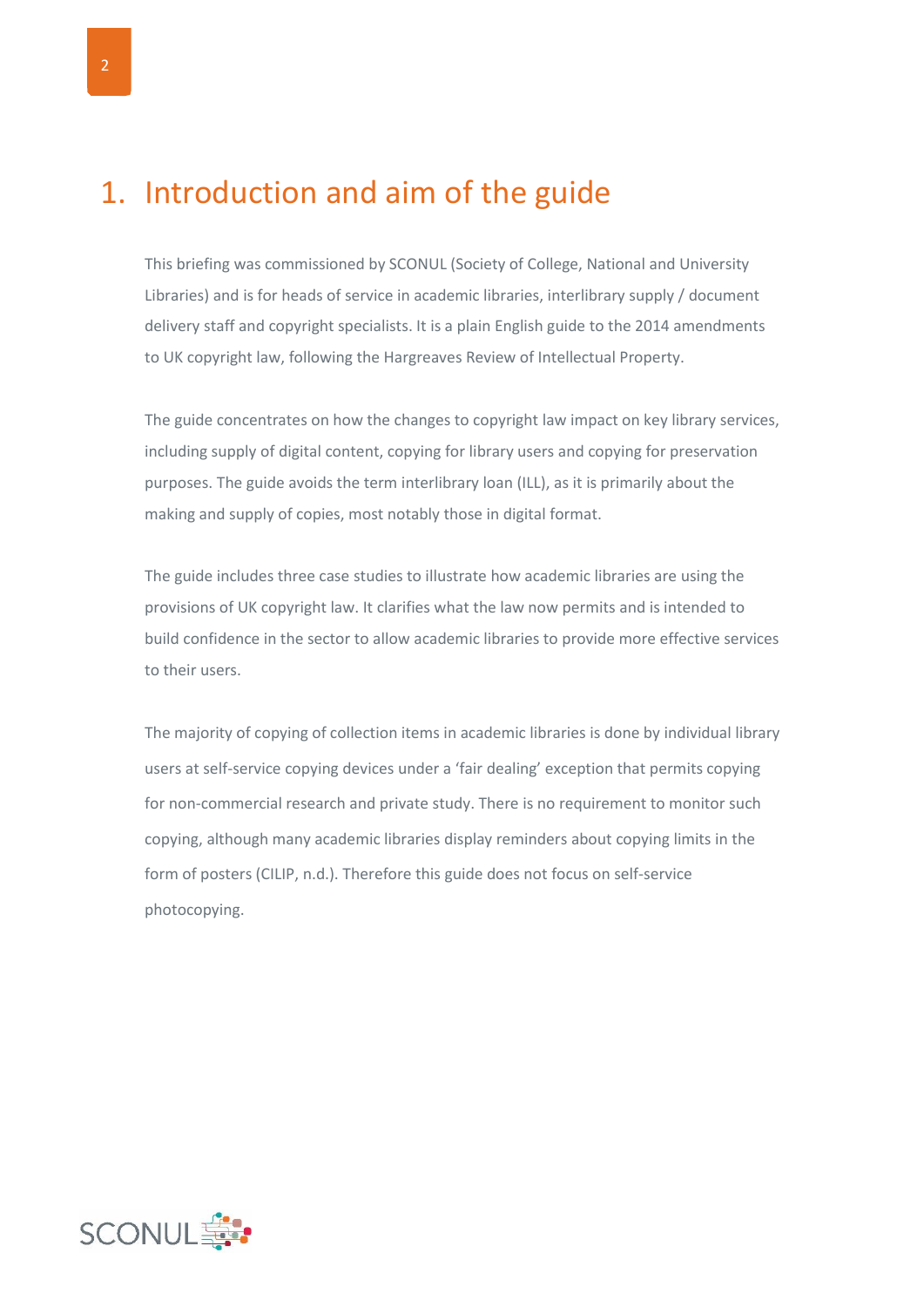### 2. Overview and background of the Hargreaves Review and the main changes

The changes to copyright law in 2014, which followed the Hargreaves Review of Intellectual Property, were the most significant for libraries since the enactment of the Copyright, Designs and Patents Act (CDPA) in 1988. The Government intended the reforms to allow digital uses of copyright works in a number of areas including education, research and cultural heritage. This led to the revision and creation of several copyright exceptions (see box on licences and exceptions).

The amendments introduced two important key concepts into copyright law, which were intended to provide benefit to libraries:

- Any licences that libraries agree to cannot override the library's or their users' ability to enjoy copyright exceptions.
- Many key exceptions were widened to cover all types of copyright work, not just text, which now allows copying and supply of artistic, musical and audio-visual works.

This guide focuses on the main changes to the section of the law often referred to as 'library privilege'. It considers the implications of library privilege on key library functions, services and activities. Although these changes have been beneficial to libraries, the legislative drafting remains complex and difficult to interpret. See Appendix A for a brief summary of the relevant sections of the CDPA.

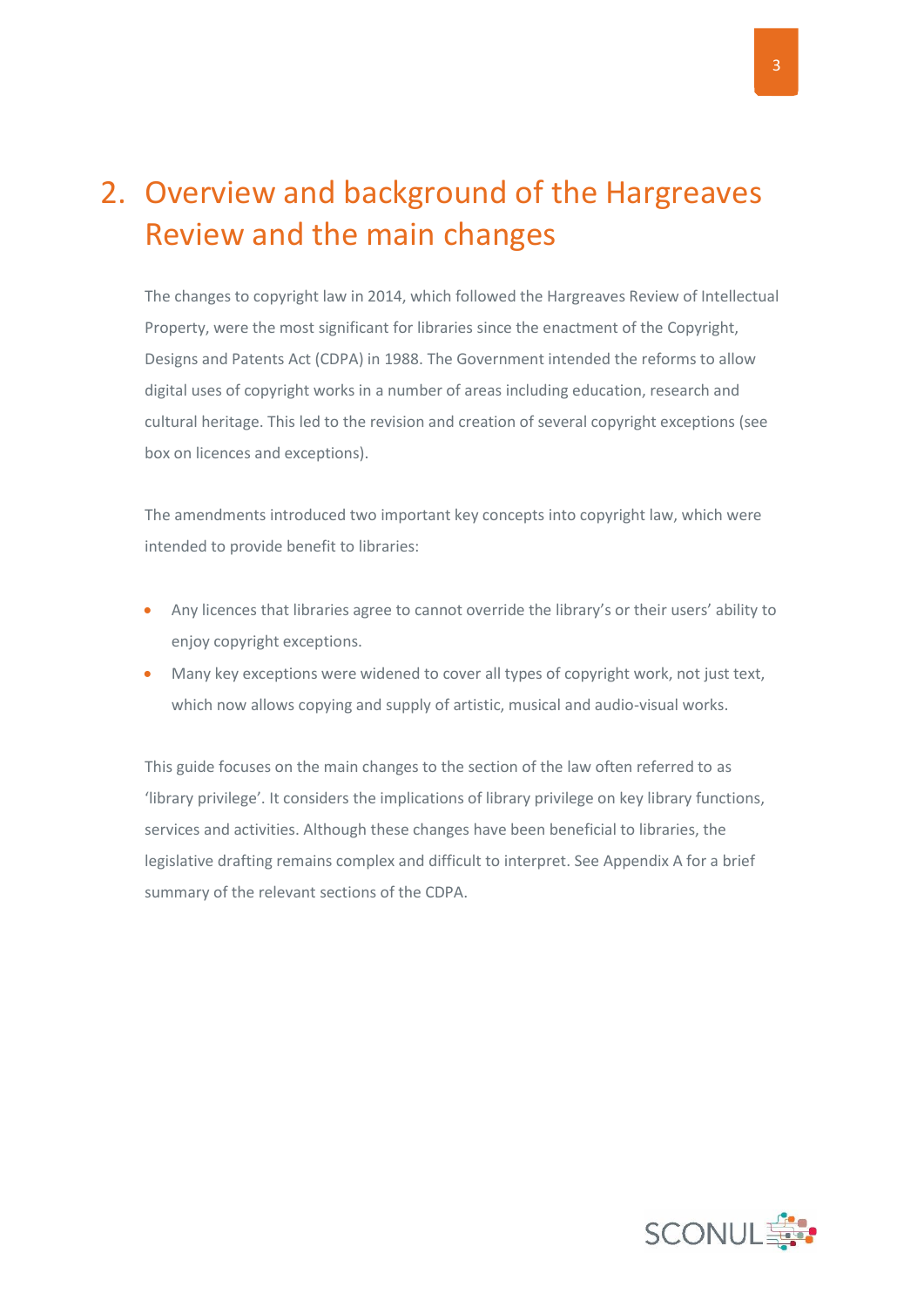### 3. Licenses and copyright exceptions

Copyright holders provide permissions for users to copy and communicate copyright works in the form of licences. Although licences provide permission to use copyright material, they are not the only way that material can be used legally.

Copyright exceptions are defences in law that allow copyright works to be used without the permission of the copyright holder. Many countries around the world have specific exceptions for libraries that allow them to copy under certain circumstances without the need to get permission.

A key aspect of the 2014 UK copyright reforms was the concept that contract terms cannot override exceptions. This ensured that the new flexible exceptions for libraries could not be negated by more restrictive licence terms. For example, a clause in a licence that prohibits copying of any kind can be ignored if an exception, such as that allowing copying for a print disabled user, applies.

Another key concept when considering copyright exceptions is the concept of 'fair dealing', which is a legal test that ensures the use of exceptions does not prejudice the interests of the copyright holder. Many of the library privilege exceptions do not involve a test of fair dealing, although some do refer to copying of 'reasonable' proportions of works. Determining true fair dealing extents and reasonable proportions always needs to be done on a case-by-case basis.

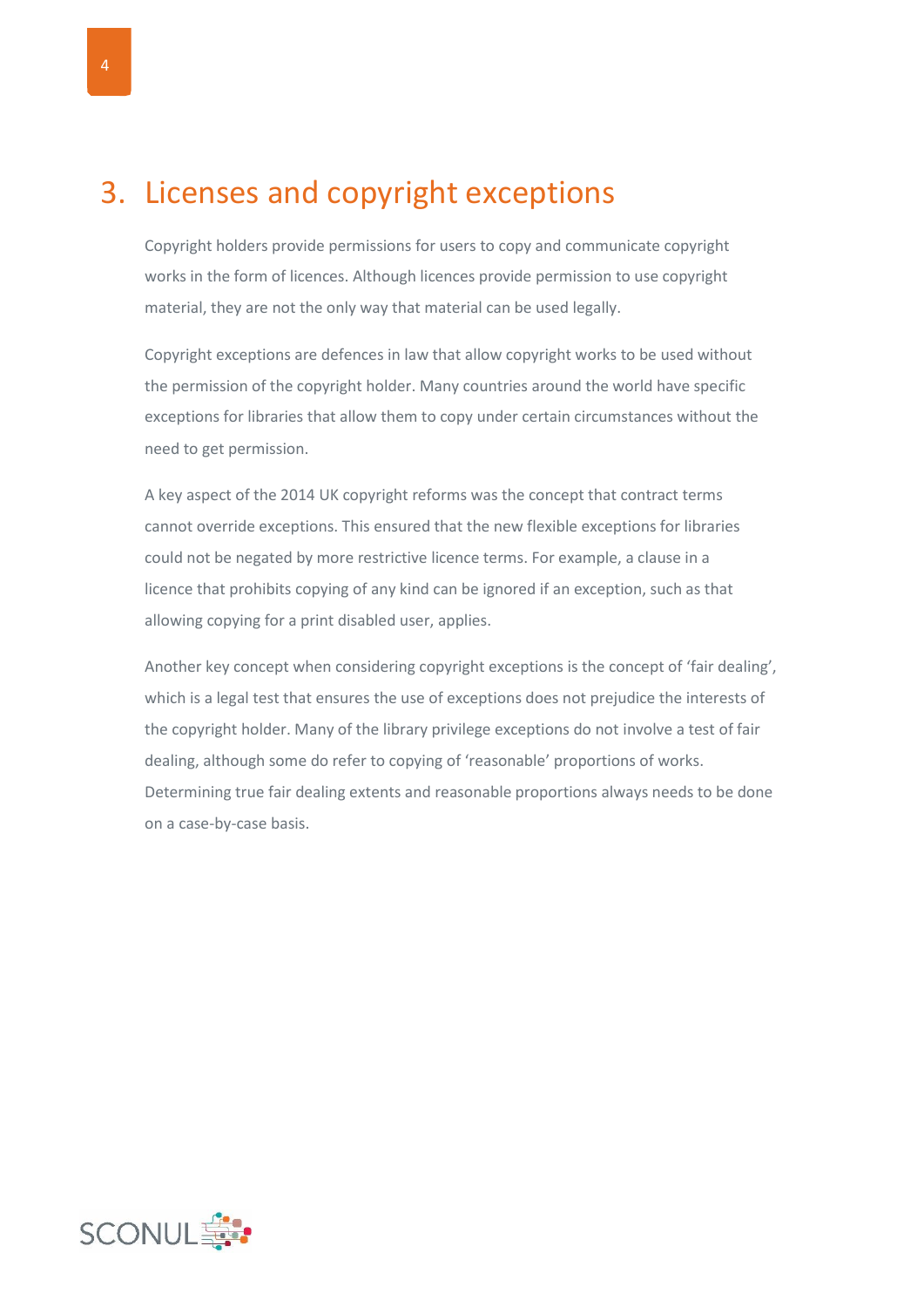### 4. Making and supplying copies to researchers, staff and students

The CDPA makes specific provision for librarians to make copies of items in their collection for their own users under certain circumstances. This is mostly relevant to universities who hold unique, fragile or valuable items, such as special collections, and when users are unable to visit the library to make their own copies. However, academic libraries often rely on this provision to support interlibrary supply services to their own staff and students who request an item not in the stock of their home institution. This section therefore refers to situations where only one library is involved in copying and supplying content, as well as those where the copy is supplied by one library but sourced from another.

The law allows libraries to copy an article from a periodical, or a 'reasonable proportion' of any other type of published copyright work for the non-commercial research or private study of their users. Unpublished works are subject to similar provisions, although it is explicitly possible to copy the entire work.

#### User declarations and record keeping

Prior to 2014, requesting users had to sign a specifically worded declaration form, confirming (among other things) that the copy was solely for their own use. This form had to be kept in hard copy format for a period of six years. While there is still a requirement for the user to complete a declaration, the wording of the form is no longer prescribed in the legislation and there is no requirement for a physical signature. This means the records can be held electronically, for example through the use of an online request form. See Appendix B for recommended wording for the requesting user declaration.

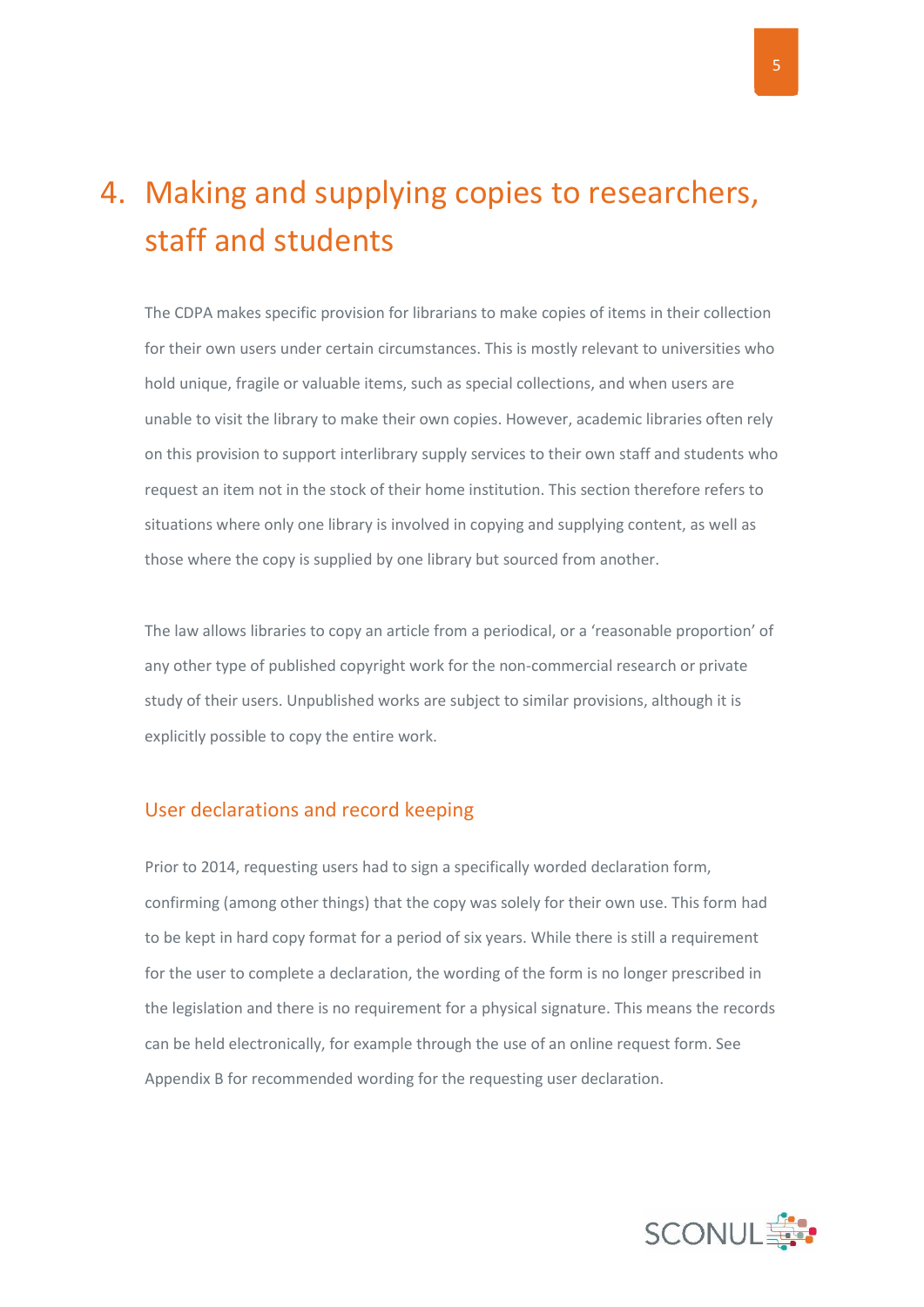#### Supply of digital content

In addition to using electronic methods to record requests, libraries may also supply copies to users in digital format. Because of the provisions that stop contracts from overriding exceptions, librarians can rely on library privilege exceptions to supply items from their electronic resources without the need to check licence terms. Although libraries may apply different conditions of use to the material they supply, there is nothing in the law that requires them to apply additional restrictions over and above that defined in the legislation. For example, there is no legal requirement for the user to print out a copy of a PDF document and delete the original file, although some libraries supplying copies are still asking the receiving library to do this. In such situations, the library that sends the copy to their requesting user may ignore these additional restrictions as long as the user has agreed to the declaration.

Many academic libraries call the above services document supply, and primarily supply journal articles and book chapters through this route. However, since 2014 any type of copyright work can be copied and supplied under library privilege. This means that libraries can copy artistic works, sound recordings and films, although there is no agreed consensus on what a 'reasonable proportion' of such works might be. Library directors are encouraged to consider their users' needs, and empower staff operating these services when determining policy in this area.

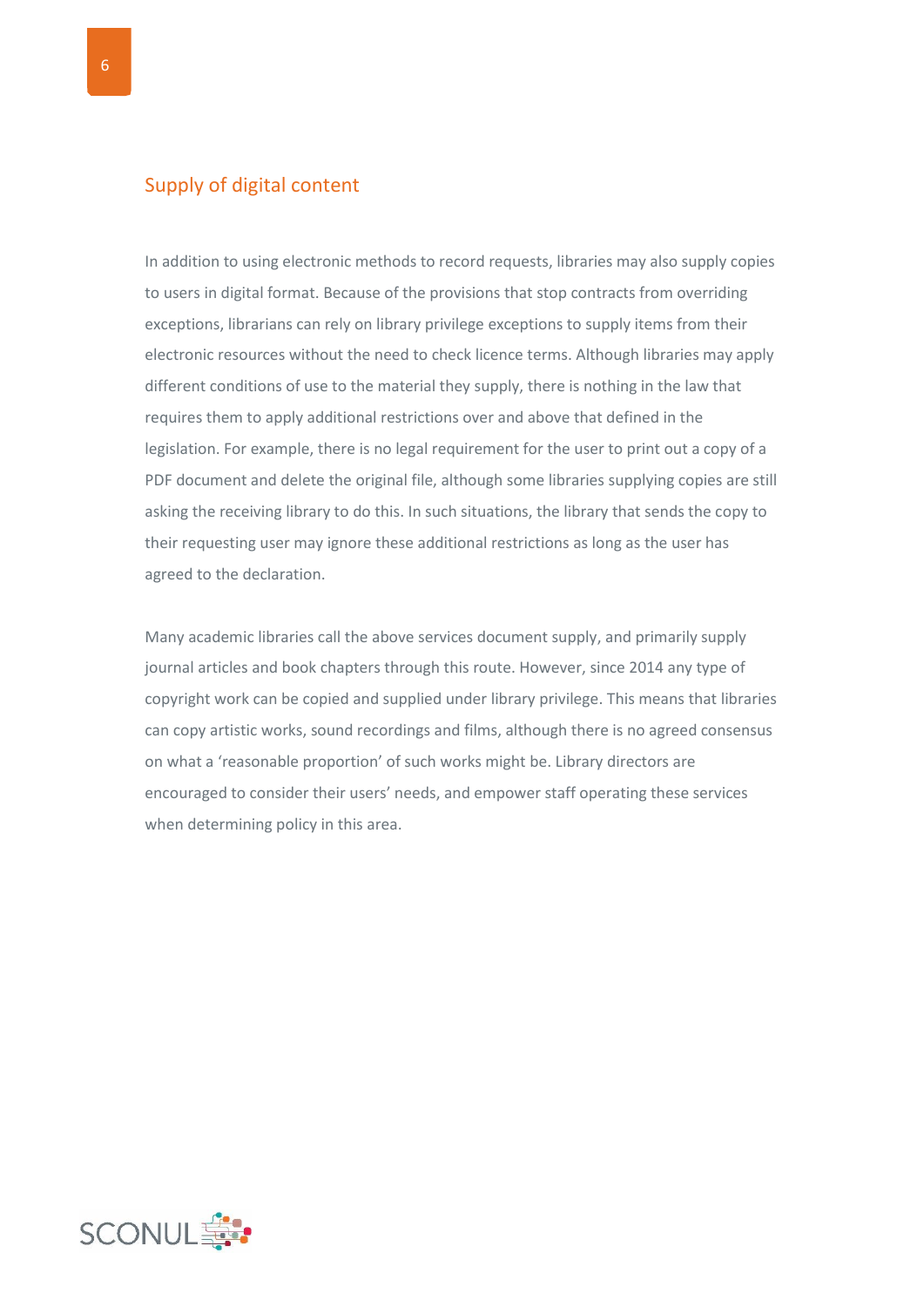## 5. Supply of copies from one library to add to another library's collection

Non-profit academic libraries are able to request certain items from another library to add to their collections. These provisions relate to either single journal articles, or the whole or a part of any other published work. They are primarily of use when material is no longer available for the requesting library to purchase.

In the case of the whole or a part of a published work, the copy can only be made if the librarian supplying the copy does not know, or could not reasonably find out, the copyright owner's name and address. This restriction largely confines the use of the provision to the copying of orphan works (where the copyright holder is untraceable or uncontactable) rather than out of commerce works where the copyright holder is known.

As with the other provisions described above, this exception now extends to all types of copyright works, including sound recordings and films. Despite the broadening of the exception however, outstanding issues with access to orphan and out of commerce works remain. This is because it does not cover unpublished material, nor does it enable mass digitisation and making works available to the public online. See section 7 on 'other amendments to the law to support teaching and research' for more information on orphan works.

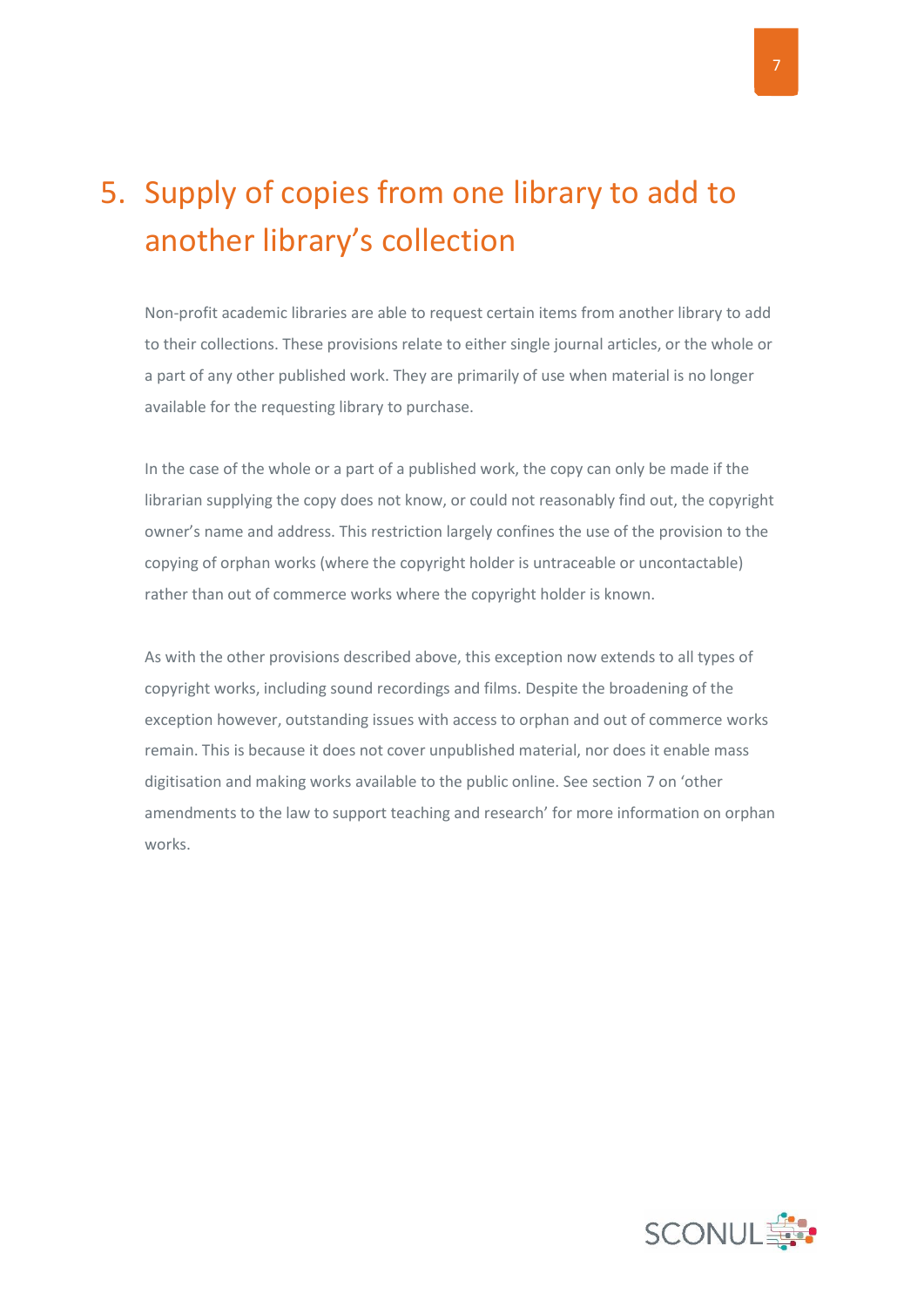## 6. Copying for preservation purposes / replacement of stock

The law has also been made more flexible for libraries that wish to copy material for preservation purposes. It allows them to digitise and make available collection items for research via a 'dedicated terminal' in the library as well as copying whole items in their permanent collection for preservation purposes. The preservation exception allows libraries to copy items to replace lost, damaged or destroyed stock and supply to other libraries if necessary.

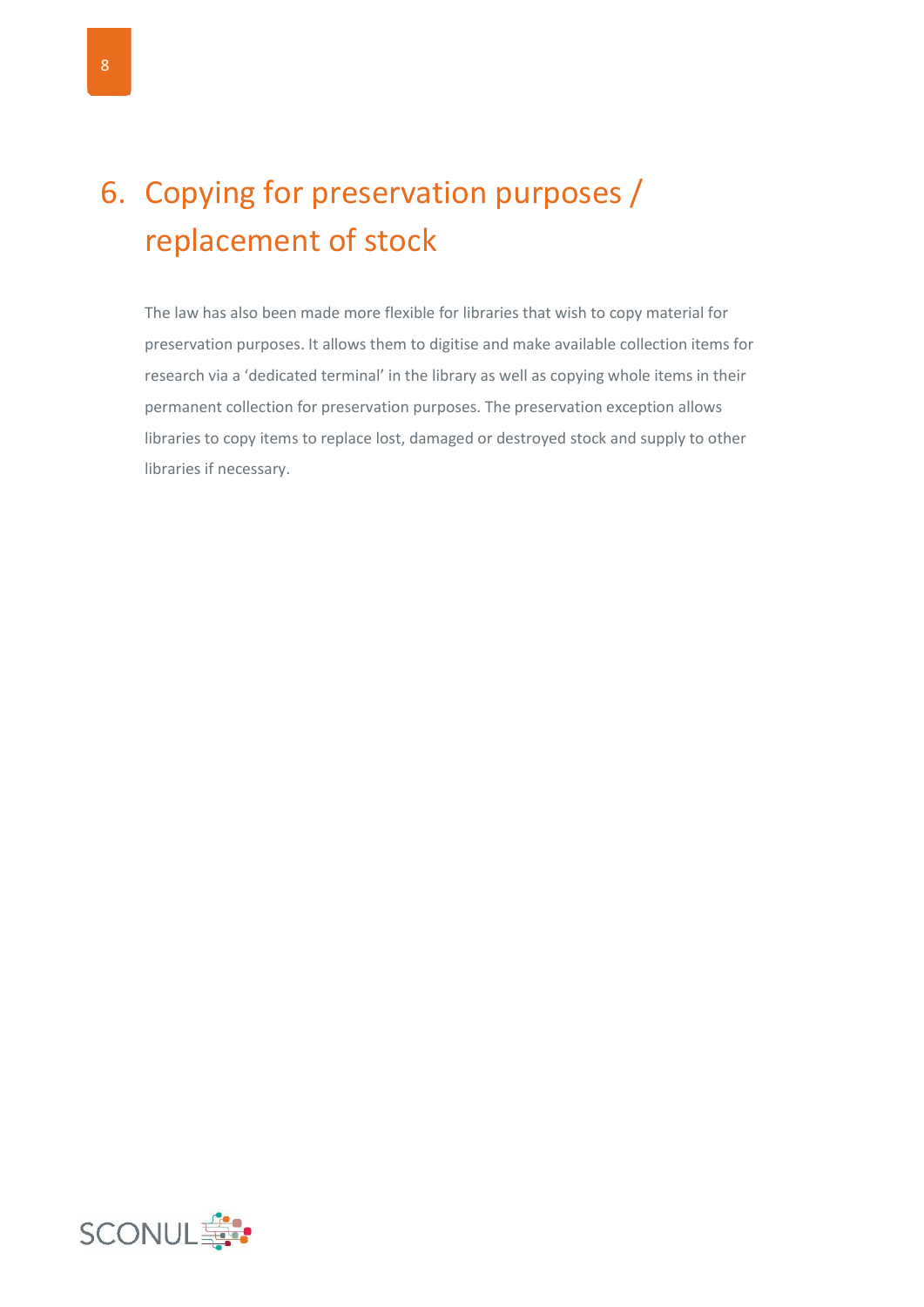## 7. Other amendments to the law to support teaching and research

There were a number of other important changes to the law that impact on education and research activities of universities and the services offered by libraries. These include:

- the introduction of an exception for text and data mining for non-commercial research (section 29A)
- broadening of the quotation exception beyond the narrower purposes 'criticism and review' and 'news reporting' (section 30)
- the introduction of an exception for parody, caricature and pastiche (section 30A)
- **•** broadening of the teaching exception to cover fair dealing for the purposes of illustration for instruction (section 32)
- enabling the digital transmission of broadcast recordings not covered by the ERA (Educational Recording Agency) licence (section 35)
- increasing the extent limits covering educational copying to 5% of any copyright work per year, unless a blanket licence such as the CLA (Copyright Licensing Agency) HE Licence exists (section 36)
- provision for the digitisation and online communication of certain types of orphan works (section 44B).

Importantly, libraries and individuals are able to make copies of copyright works for accessibility purposes and for users with all types of disabilities, not just visual impairments.

For further information about the accessibility exceptions see[: www.copyrightuser.org/](http://www.copyrightuser.org/understand/exceptions/disability/)  [understand/exceptions/disability/.](http://www.copyrightuser.org/understand/exceptions/disability/)

Detailed information about these other amendments to copyright law are outside the scope of this guide. Further information about other exceptions to copyright law which may be

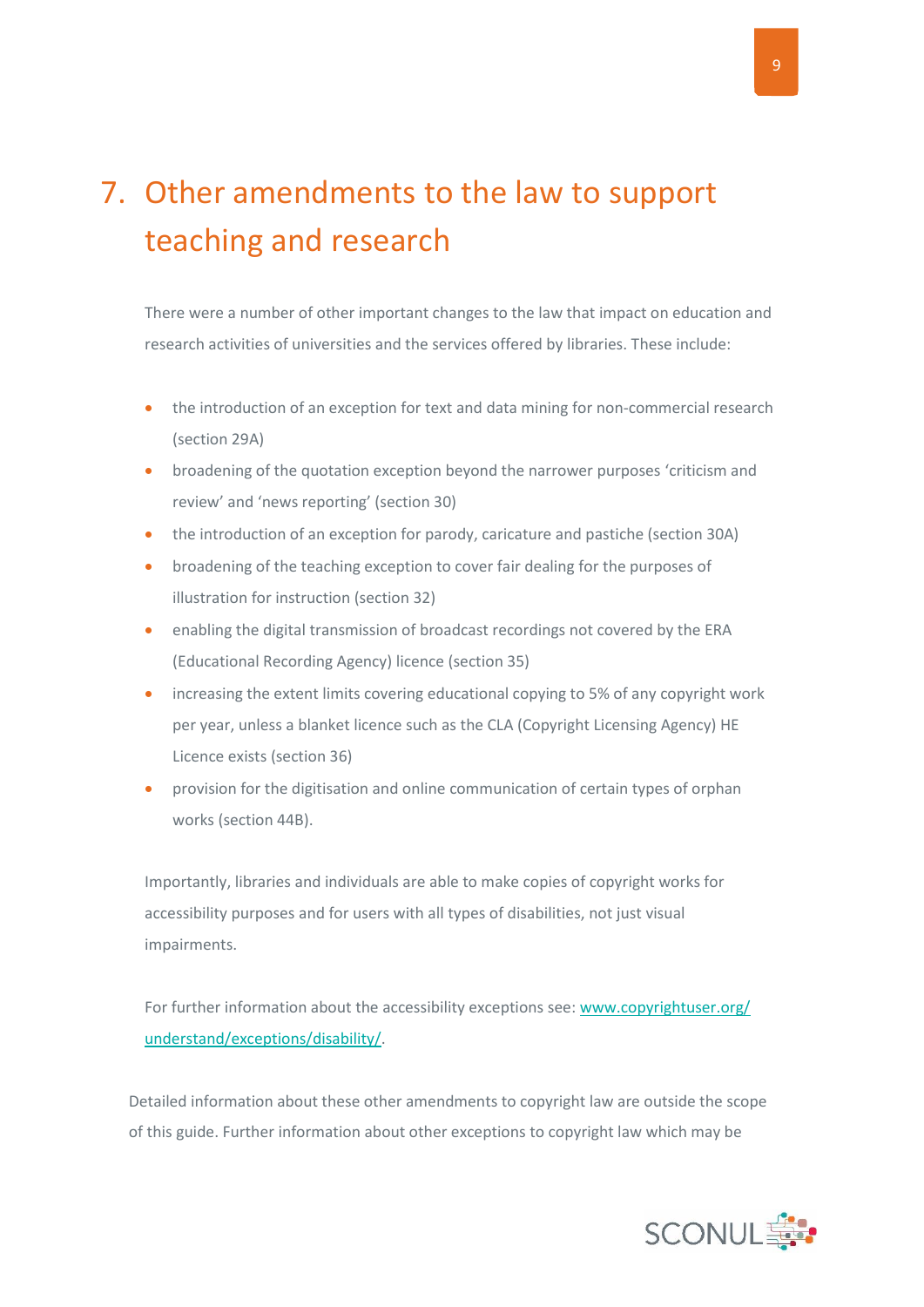relevant to academic libraries can be found at: www.copyrightuser.org/understand/ [exceptions/.](http://www.copyrightuser.org/understand/exceptions/)

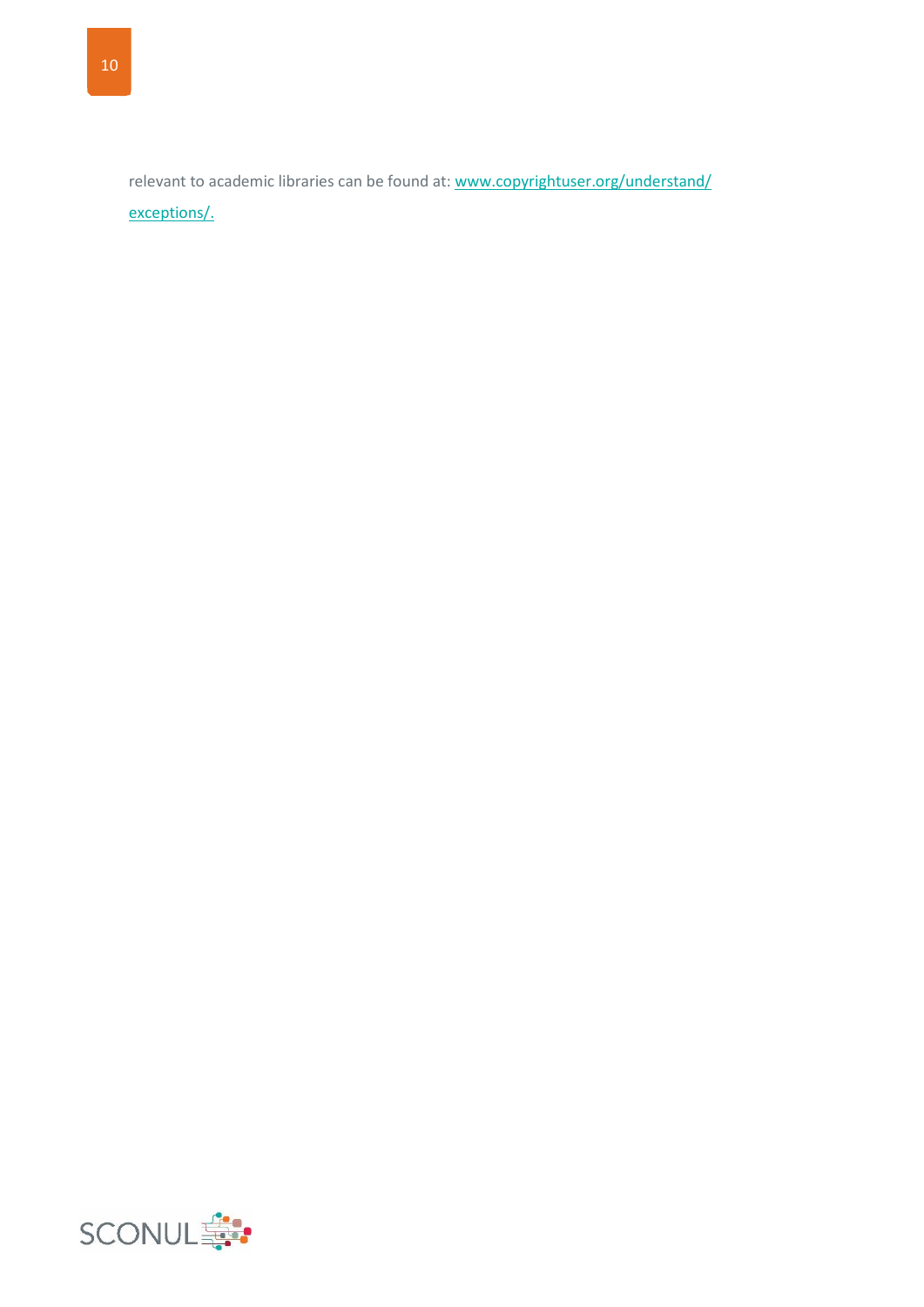### <span id="page-12-0"></span>8. Case studies

#### <span id="page-12-1"></span>Case Study 1: Interlending / document supply in Wales

#### Introduction

This case study concerns interlending and document supply in Wales as facilitated by the Wales Higher Education Libraries Forum (WHELF).

#### Summary and key objectives

Following the introduction of a common Library Management System (LMS) platform in Wales, a cross-Wales sharing scheme was developed, to maximise the value of WHELF collections and make savings for the sector.

An earlier trial indicated that more than 20% of interlending supply requests could be sourced from Welsh institutions rather than via the British Library Document Supply Service (BLDSS). The WHELF interlending scheme pilot started in January 2018 and it was formally adopted as 'business as usual' by the eight participating Welsh higher education institutions in June 2019.

#### Changes to procedures post-2014

In addition to the supply of print loans and copies of articles, documents are supplied in electronic format using the shared LMS platform – this involved some institutions needing to change their policy in relation to e-resources to include them in the core borrowing offer. The files are supplied with no security restrictions, beyond asking the requester to complete the declaration form, which is submitted electronically via the LMS.

The provision in the law since 2014 that ensures contract terms cannot override exceptions, means that institutions do not need to check the licence terms and conditions of their e-resources before supplying content.

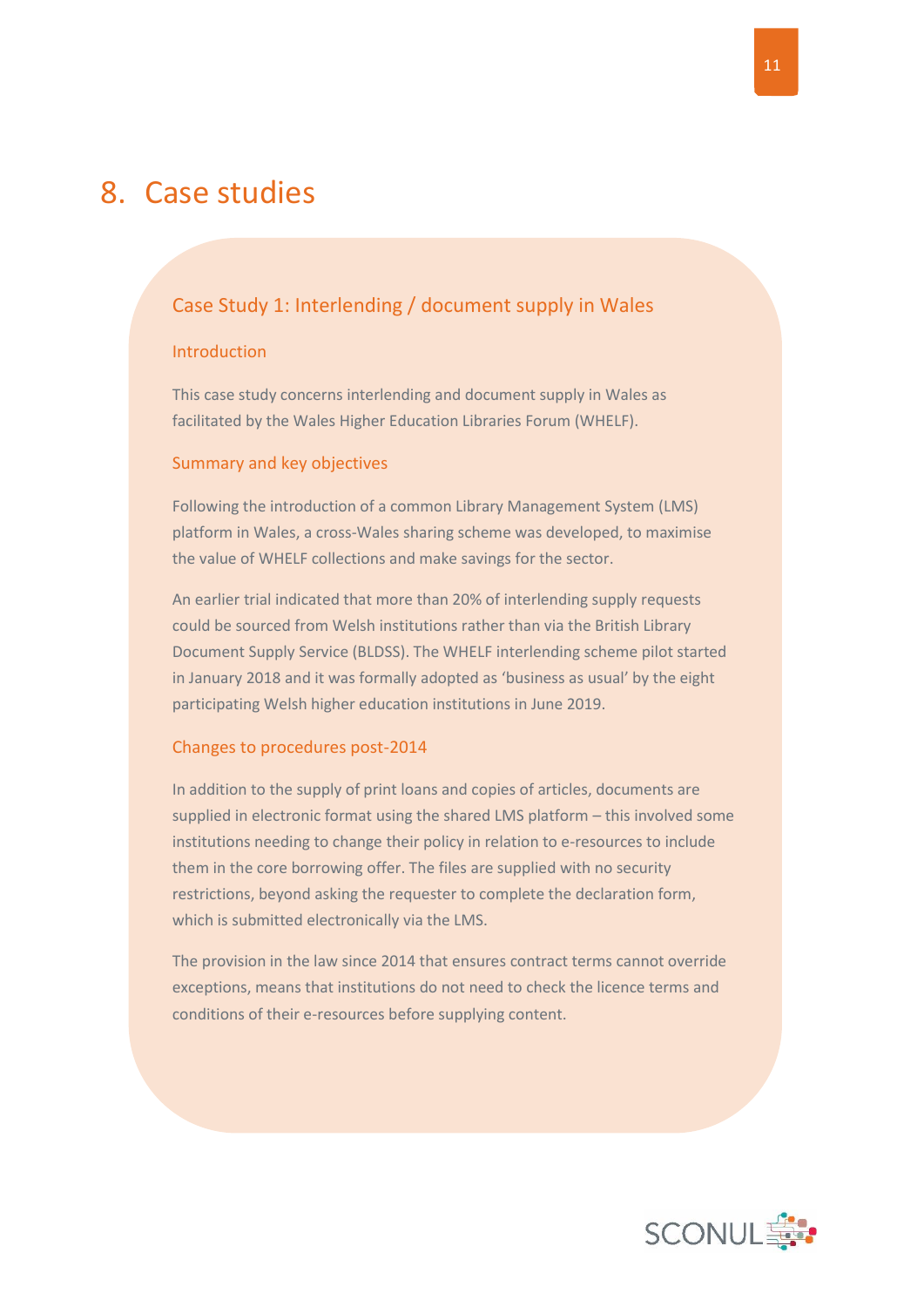#### Key benefits to library users

Library users are able to receive interlibrary supply copies more quickly and in electronic format, which is often more convenient for remote users, thus enhancing the user experience.

#### Key benefits to institution

WHELF saw the potential for the scheme to maximise the exploitation of participating institutions' collections, while also widening collaboration between institutions. During a data analysis phase, WHELF estimated the net cost savings of the scheme to be approximately £6,500 across the region. The data analysis was based on seven months of previous interlending data and the proportion of requests which could have been fulfilled by WHELF institutions rather than the BLDSS. Savings from the first year of the pilot scheme were estimated at £13,500 across Wales. This includes staff costs and postage.

One institution commented that changes to the law have: "…addressed challenges posed by the shift to digital-first library acquisition policies and the growth of online journals. Prior to the exception, students and researchers were limited in accessing copies of articles from other libraries, for no reason other than a variation in the published format and the application of restrictive publisher contract clauses."

#### The future

The consortia is looking at a period of consolidation, focusing on both internal governance and support mechanisms for the institutions involved. They are also exploring future developments for the scheme.

Other higher education providers and members of WHELF are looking to participate in the scheme, and discussions are underway to extend it to the NHS in Wales.

#### Where to get further information

WHELF Copyright working group: [http://whelf.ac.uk/whelf-sub](http://whelf.ac.uk/whelf-sub-groups/copyright/)[groups/copyright/.](http://whelf.ac.uk/whelf-sub-groups/copyright/)

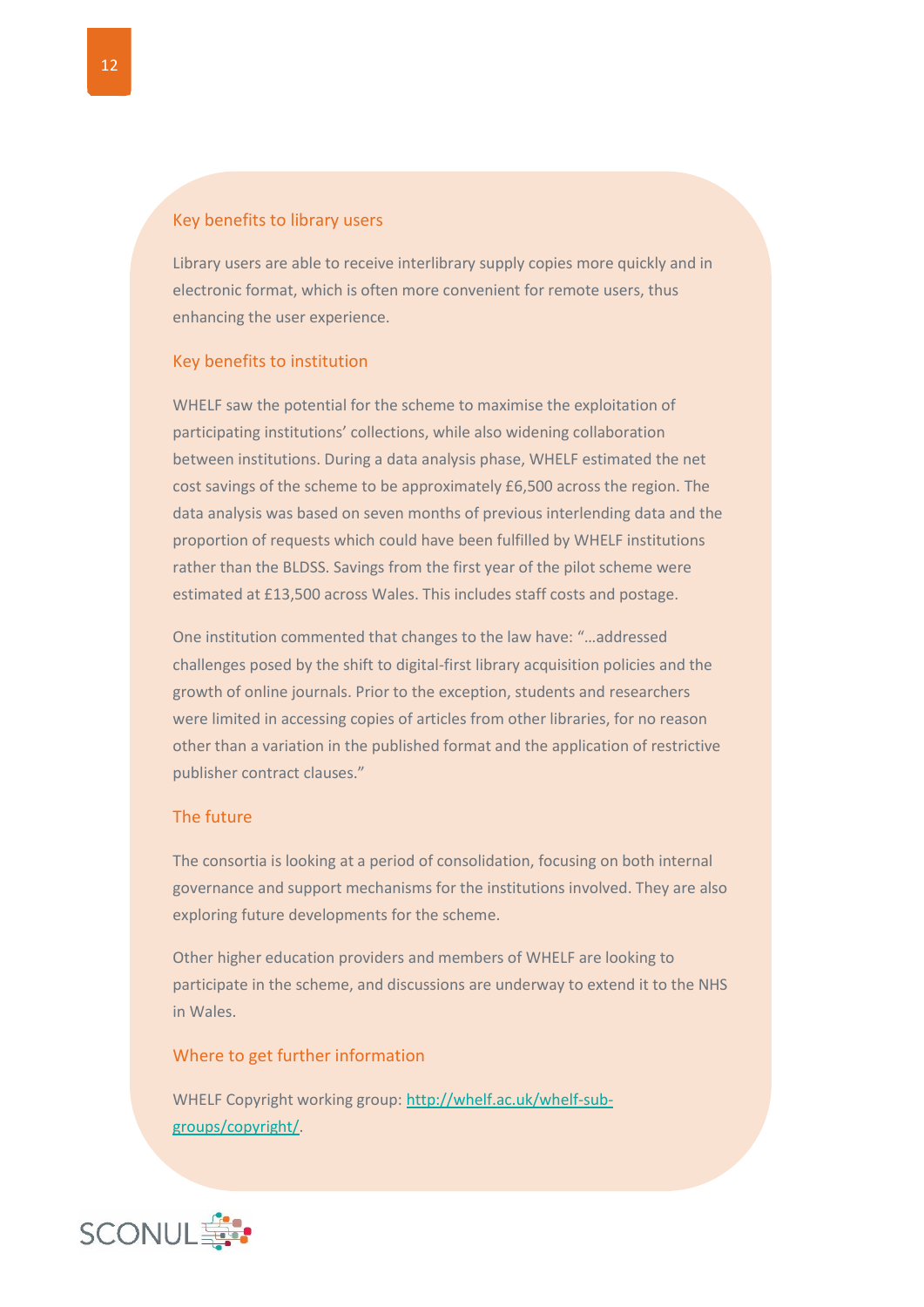#### <span id="page-14-0"></span>Case Study 2: Electronic Document Supply

#### **Introduction**

This case study concerns interlending and document supply at a small research intensive (former 1994 Group) university.

#### Summary and key objectives

Staff in the interlending service wished to enhance the customer experience by supplying journal articles electronically, even if they were from e-journals where the contract with the publisher stated that this was not permitted. They also wished to streamline their own workflows and change how they supplied copies to requesting libraries.

#### Changes to procedures post-2014

The library decided to conduct a brief survey to review practice amongst other libraries that were supplying them with interlending services. They intended to use this, alongside a greater understanding of the law, to inform their policy when supplying copies to others.

Supply of documents in electronic format is relatively common practice amongst Higher Education Institutions (HEI) interlending departments. In a sixweek period, over 90% of articles supplied by other HEI libraries to the institution in this case study were supplied electronically.

Despite the changes to the law allowing interlibrary supply of electronic content, some libraries were still specifying that the receiving library must print off articles and only give a printed version to the requesting user. Others were only supplying requests that could be fulfilled in printed form because of the uncertainty around the legitimacy of supplying articles electronically.

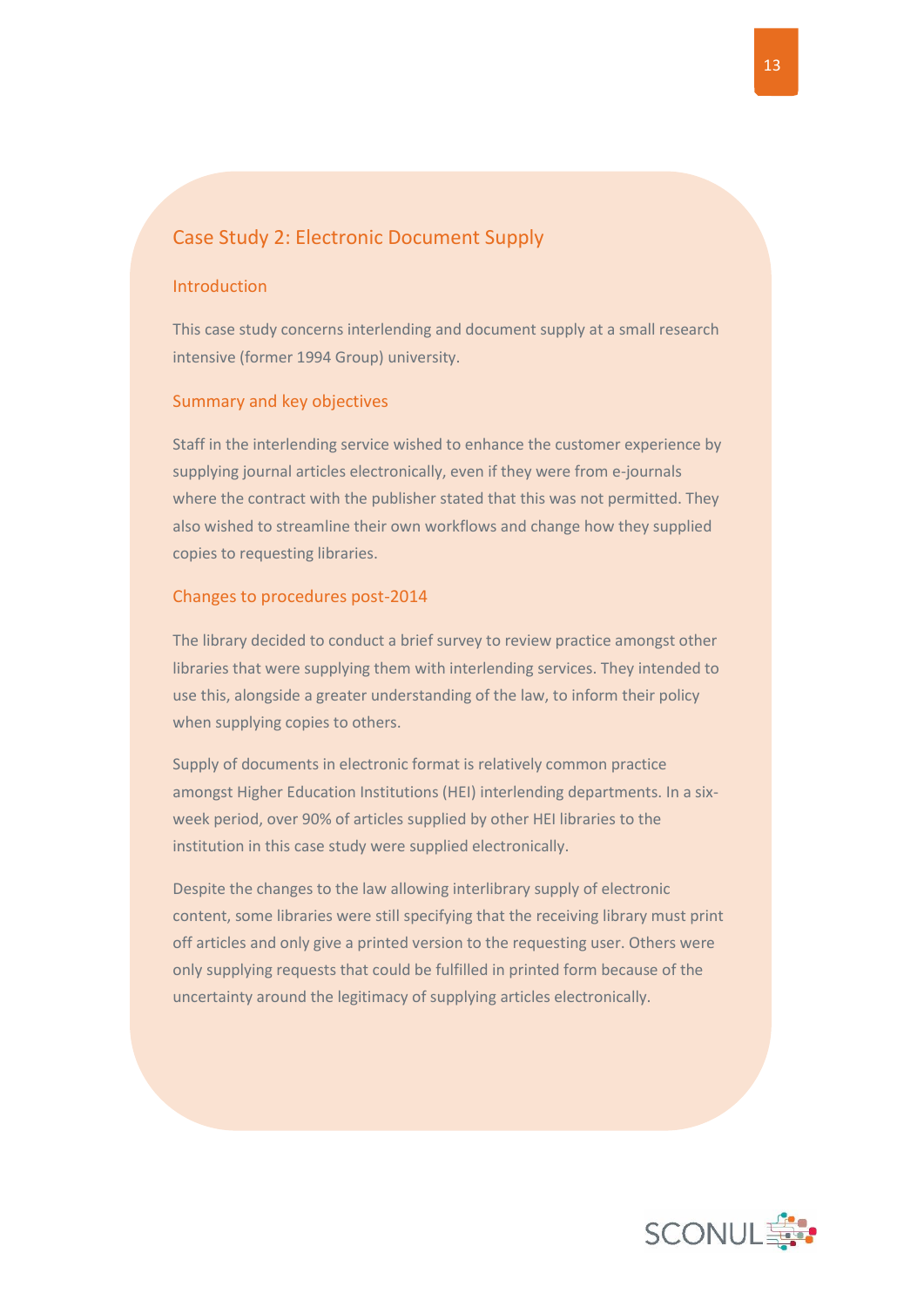The surveying library decided to disregard unnecessary restrictions on delivery and supply of electronic material and supply them in digital form to requesting users.

The key challenge for interlibrary supply is ensuring that the user declaration and charging requirements of the legislation are met. However, the changes to the wording of Section 42A and the provision that contracts cannot override the library's ability to enjoy copyright exceptions were helpful to allow the institution's policy and procedures to be improved.

#### Key benefits to library users

Electronic supply means that the library can now provide faster, more efficient document delivery services. There is also no requirement on users to visit the library in person to collect interlending requests in print format. The library also decided that they did not need to supply files to users using Secure Electronic Delivery (SED) meaning that users were able to receive the files and use them in a way that best suited their needs.

#### Key benefits to institution

This has led to savings in terms of time spent on photocopying, administration and postage by the supplying institution. It also means that those institutions requesting interlending services from this institution now receive the files more quickly and without additional conditions of use.

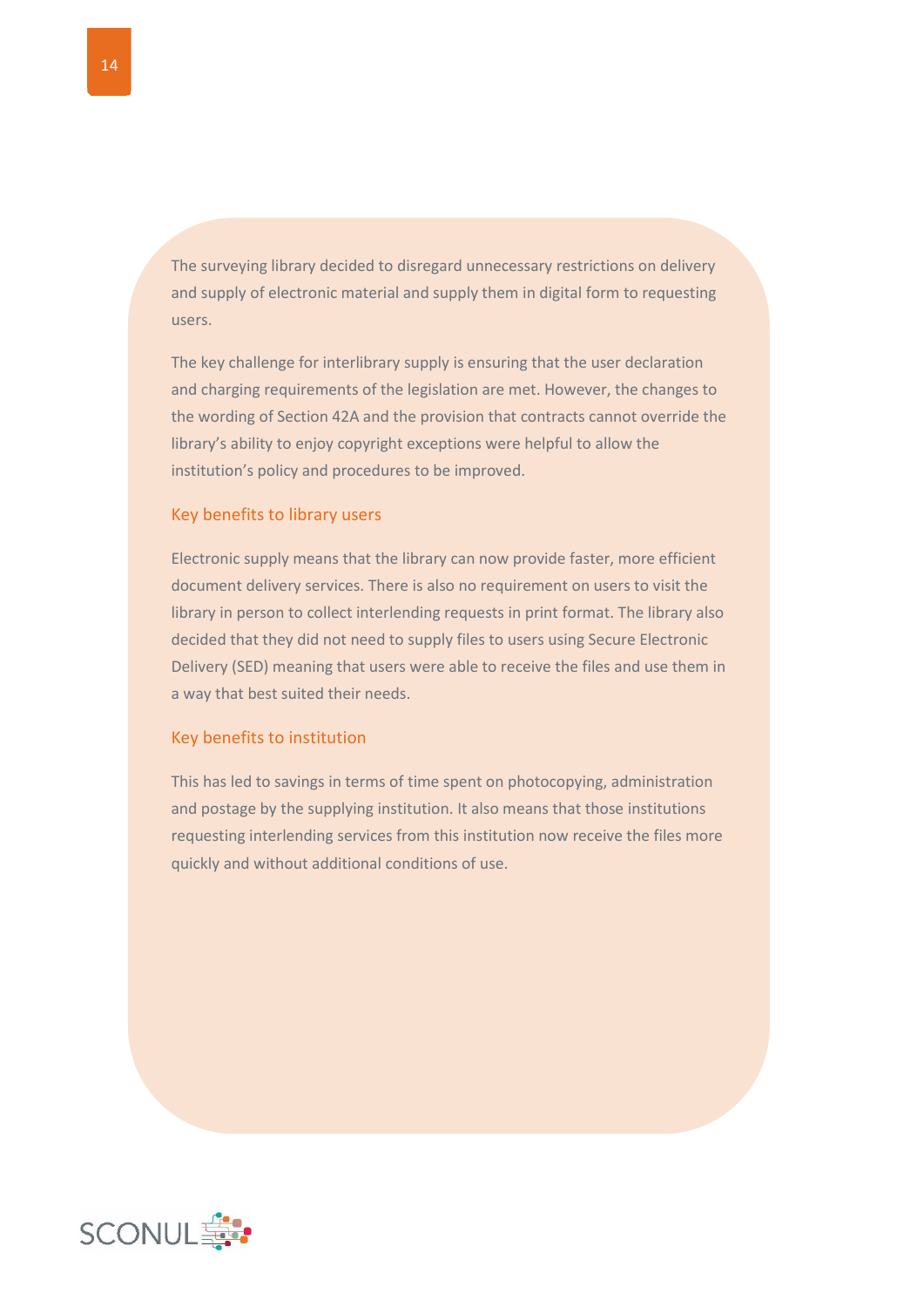#### <span id="page-16-0"></span>Case Study 3: Copying for researchers

#### Introduction

This case study concerns copying on behalf of a research facility by a large, research-intensive Russell Group university. The university library provides a free document delivery service to members of the research facility.

#### Summary and key objectives

Researchers from a variety of different institutions are working together at this new research facility. Access to e-resources is based on the individual researcher's institutional affiliation(s). The size and nature of the constituent partners meant that researchers from the smaller partners were considerably disadvantaged because of the size of their institutions' resource budgets.

#### Changes to procedures post-2014

The university explored the possibility of extending licences to the smaller partners, but found this to be unaffordable. The university then decided to exploit the new provisions in the law and offer a free document delivery service to members of the research facility who otherwise would not have access to certain resources.

The provision in the law that means institutions do not need to check the licence terms and conditions of their e-resources before supplying content is particularly useful in this example. Researchers must still sign a declaration form, but where the item is held in stock this can be supplied electronically to members of the research facility, each who have their own institutional affiliation.

The service continues to be monitored because a percentage of requests cannot be supplied using this route.

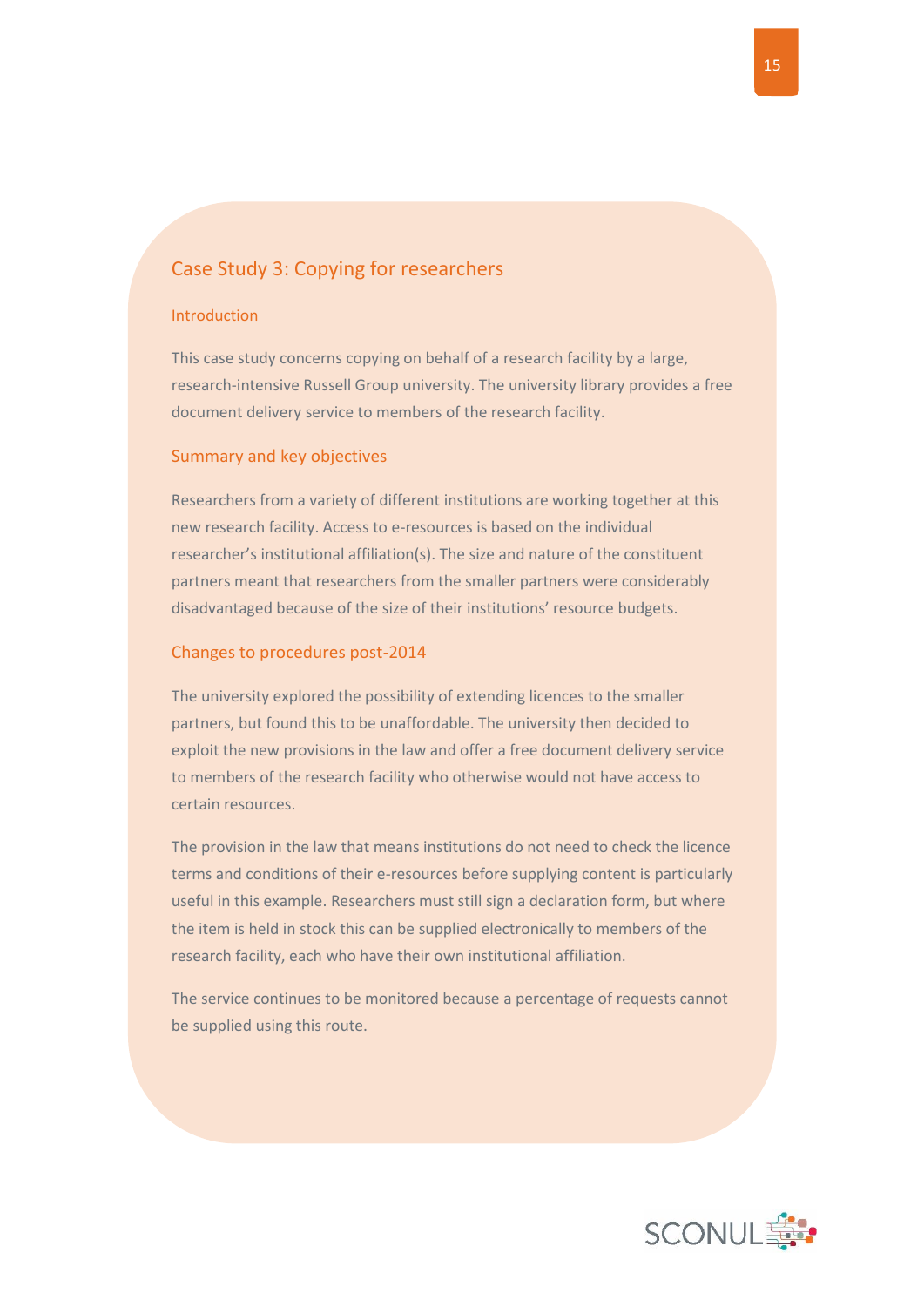#### Document delivery process

The research facility introduced a process whereby the librarian mediates requests from researchers based within the research facility and sends valid requests to the document delivery team at the university.

The librarian at the research facility acts as a mediator, ensuring requests are not forwarded for document delivery if they could have been fulfilled through the member's home institutions subscriptions, or via open access content.

No additional technical protection measures are added to the documents. However, the service is monitored to check that no further circulation of files takes place, for example ensuring they are not used as readings supplied to students.

#### Key benefits to library users

This service provides greater parity of access to licensed resources to all researchers based at the facility at an affordable cost.

#### Key benefits to the institution

The institutions can more effectively work in collaboration and there is equality in access to key resources for researchers.

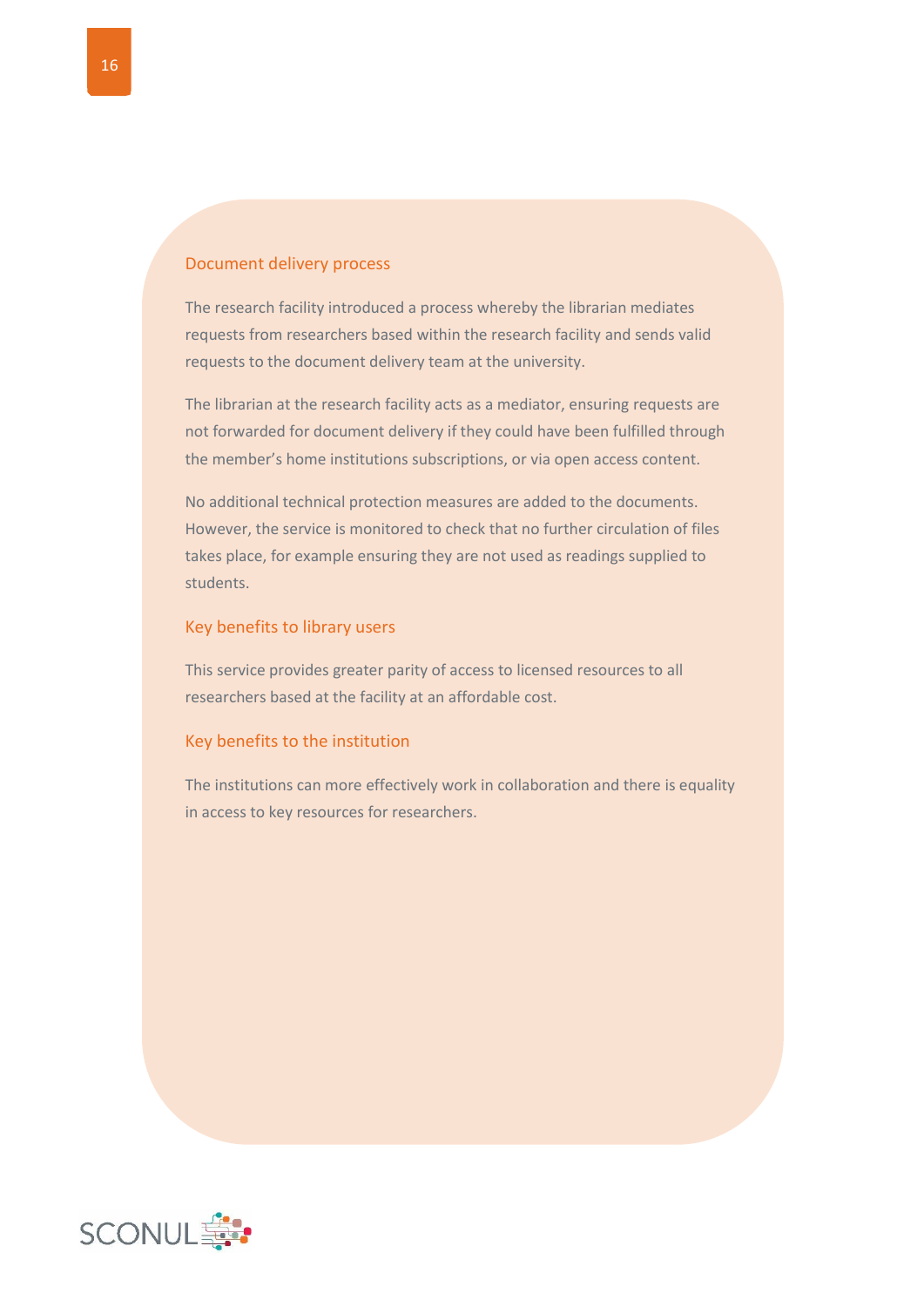### <span id="page-18-0"></span>9. Further support and guidance

Academic library staff with responsibility for copyright are able to make use of the closed JISCmail list LIS-Copyseek. This is the main UK community of practice for copyright specialists in higher education, and is a useful resource for information professionals with questions about copyright. The archives contain many years of discussion and advice on every aspect of copyright in UK universities. Further details about how to subscribe to the mailing list are available at: [https://www.jiscmail.ac.uk/lists/LIS-COPYSEEK.html.](https://www.jiscmail.ac.uk/lists/LIS-COPYSEEK.html)

The Forum for Interlending [\(http://www.forumforinterlending.org.uk\)](http://www.forumforinterlending.org.uk/) maintain a website and hold events for staff involved in interlending and document supply services.

The Copyright Literacy website and blog [\(https://copyrightliteracy.org\)](https://copyrightliteracy.org/) provides regular posts about copyright education and maintain a list of copyright advice pages from UK universities [\(https://copyrightliteracy.org/about-2/copyright-guidance-from-uk](https://copyrightliteracy.org/about-2/copyright-guidance-from-uk-universities/)[universities/\)](https://copyrightliteracy.org/about-2/copyright-guidance-from-uk-universities/).

#### <span id="page-18-1"></span>Further reading

Deazley, R (2016) Archives and Preservation: Copyrightuser.org [https://www.copyrightuser.org/educate/archives/.](https://www.copyrightuser.org/educate/archives/)

Graham Peter Cornish, (2015) "Reform of UK copyright law and its benefits for libraries", Interlending & Document Supply, Vol. 43 Issue: 1, pp.14-1[7 https://doi.org/10.1108/ILDS-](https://doi.org/10.1108/ILDS-11-2014-0054)[11-2014-0054.](https://doi.org/10.1108/ILDS-11-2014-0054)

Libraries and Archives Copyright Alliance (2019). Guide to response to the IPO Call for Evidence [http://uklaca.org/wp](http://uklaca.org/wp-content/uploads/2019/03/2014ChangesReviewGuide20190328.pdf)[content/uploads/2019/03/2014ChangesReviewGuide20190328.pdf.](http://uklaca.org/wp-content/uploads/2019/03/2014ChangesReviewGuide20190328.pdf)

CILIP (n.d) Copyright Poster [https://www.cilip.org.uk/page/Copyrightposters.](https://www.cilip.org.uk/page/Copyrightposters)

Morrison, C and Secker, J. (2017) Exceptions for Libraries: Copyrightuser.org [https://www.copyrightuser.org/educate/intermediaries/libraries/.](https://www.copyrightuser.org/educate/intermediaries/libraries/)

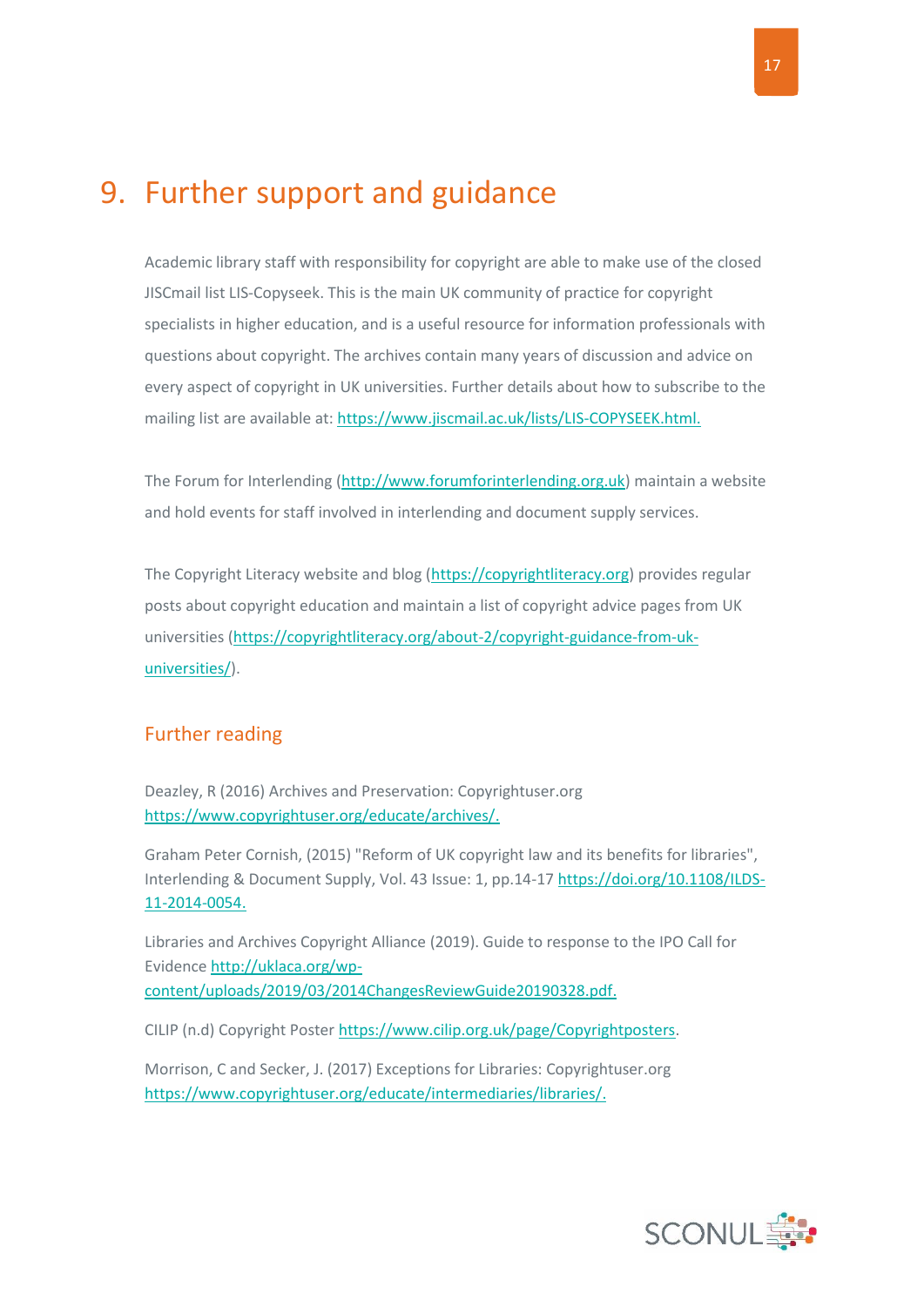### <span id="page-19-0"></span>Appendix A

Summary of library privilege provisions in the Copyright, Designs and Patents Act 1988

| s.40B Dedicated<br>terminals       | Allows libraries and educational<br>establishments to digitise collection<br>items and make them available for<br>research via a dedicated terminal in<br>the library. |
|------------------------------------|------------------------------------------------------------------------------------------------------------------------------------------------------------------------|
| s.41 Library to library<br>copying | Allows supply of whole or part of any<br>published work from one library to<br>another to add items to their<br>collection.                                            |
| s.42 Library Preservation          | Allows libraries to make copies of<br>items in their permanent collection<br>for preservation purposes and to<br>supply replacement copies to other<br>libraries.      |

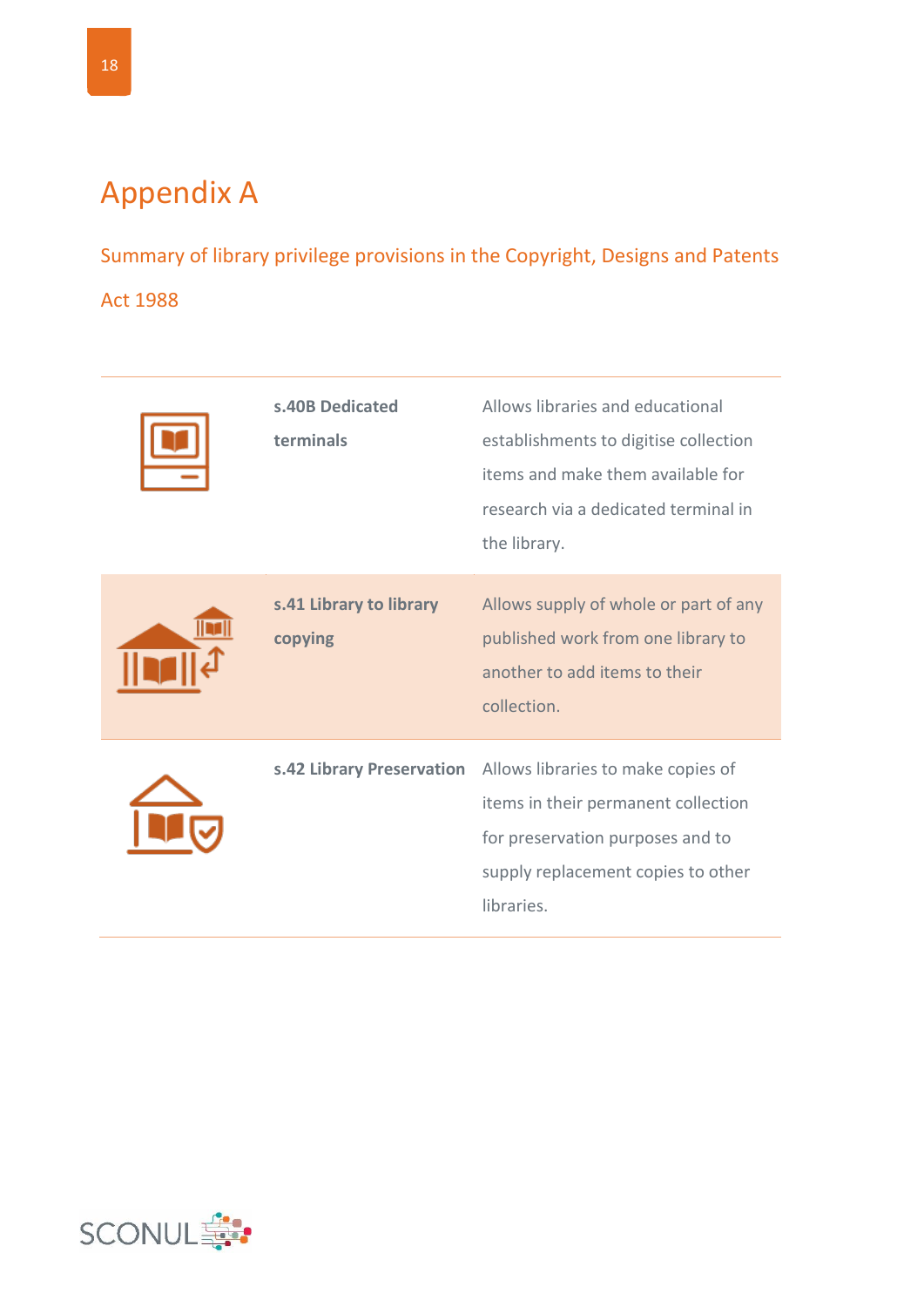| s.42A Library Copying<br>for Users                  | Allows libraries to make a single copy<br>of a reasonable proportion of a<br>published work for their users' non-<br>commercial research and private<br>study. In addition to covering copying<br>by a library for its own users, it also<br>covers inter-library supply if the copy<br>needs to be sourced from another<br>library. In both cases it requires a<br>declaration from the library user<br>which can be in digital format. |
|-----------------------------------------------------|------------------------------------------------------------------------------------------------------------------------------------------------------------------------------------------------------------------------------------------------------------------------------------------------------------------------------------------------------------------------------------------------------------------------------------------|
| s.43 Library Copying of<br><b>Unpublished works</b> | Allows librarians to make a single copy<br>of a whole or part of an unpublished<br>work for users for non-commercial<br>research and private study. A<br>declaration from the library user is<br>required.                                                                                                                                                                                                                               |

Icons from Copyright the Card Game - [https://copyrightcardgame.com.](https://copyrightcardgame.com/)